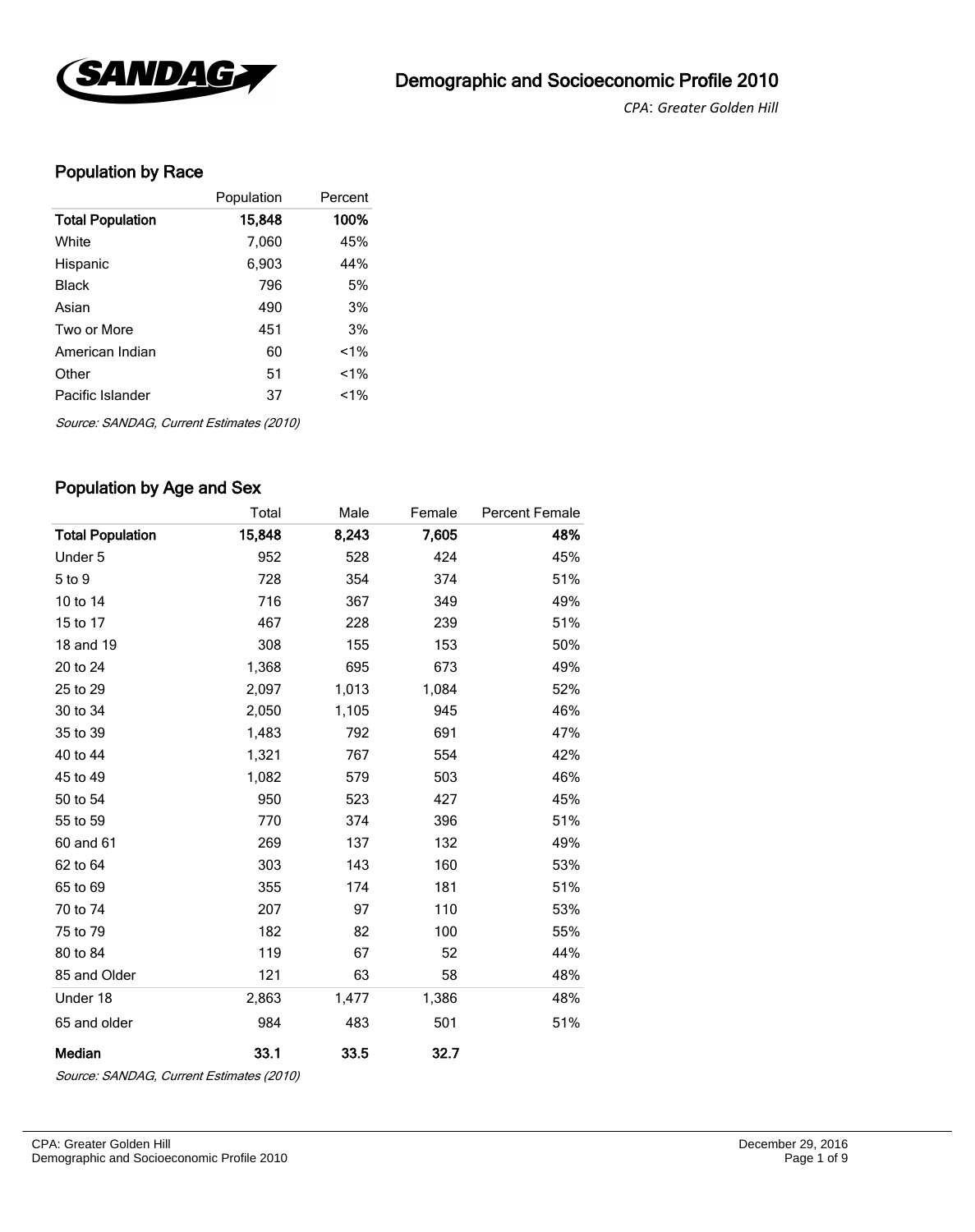#### Population by Marital Status

#### Pop. by Household / Group Quarters Status

|                                  | Number | Percent |                                          | Number | Percent |
|----------------------------------|--------|---------|------------------------------------------|--------|---------|
| Total population age 15 and over | 13.452 | 100%    | <b>Total population</b>                  | 15.848 | 100%    |
| Never Married                    | 6.370  | 47%     | Household                                | 15.422 | 97%     |
| Married, excluding separated     | 4.593  | 34%     | Group Quarters - Other                   | 426    | 3%      |
| Separated                        | 408    | 3%      | Group Quarters - Military                | 0      | 0%      |
| Widowed                          | 467    | 3%      | Group Quarters - College                 | 0      | 0%      |
| <b>Divorced</b>                  | 1.614  | 12%     | Source: SANDAG, Current Estimates (2010) |        |         |

Source: SANDAG, constructed from U.S. Census

Bureau's American Community Survey 2010 5-year file, Table B12001

#### Population by Age and Race

|                   |        |          |       |              | American |       | Pacific  |       | Two or         |
|-------------------|--------|----------|-------|--------------|----------|-------|----------|-------|----------------|
|                   | Total  | Hispanic | White | <b>Black</b> | Indian   | Asian | Islander | Other | More           |
| <b>Total Pop.</b> | 15,848 | 6,903    | 7,060 | 796          | 60       | 490   | 37       | 51    | 451            |
| Under 5           | 952    | 593      | 246   | 39           | 0        | 10    | 1        | 4     | 59             |
| 5 to 9            | 728    | 519      | 147   | 20           | 0        | 9     | 2        | 5     | 26             |
| 10 to 14          | 716    | 555      | 97    | 27           | 1        | 12    | 0        | 2     | 22             |
| 15 to 17          | 467    | 358      | 63    | 22           | 2        | 7     | 0        | 1     | 14             |
| 18 and 19         | 308    | 206      | 61    | 15           | 1        | 13    | 0        | 0     | 12             |
| 20 to 24          | 1,368  | 650      | 572   | 51           | 7        | 40    | 5        | 3     | 40             |
| 25 to 29          | 2,097  | 732      | 1,077 | 84           | 8        | 99    | 9        | 6     | 82             |
| 30 to 34          | 2,050  | 688      | 1,113 | 82           | 9        | 78    | 5        | 7     | 68             |
| 35 to 39          | 1,483  | 595      | 700   | 65           | 5        | 61    | 5        | 6     | 46             |
| 40 to 44          | 1,321  | 519      | 630   | 82           | 6        | 54    | 1        | 3     | 26             |
| 45 to 49          | 1,082  | 436      | 523   | 64           | 6        | 27    | 2        | 1     | 23             |
| 50 to 54          | 950    | 326      | 496   | 83           | 4        | 18    | 5        | 4     | 14             |
| 55 to 59          | 770    | 236      | 439   | 62           | 4        | 13    | 1        | 6     | 9              |
| 60 and 61         | 269    | 73       | 161   | 23           | 1        | 9     | 0        | 0     | $\overline{c}$ |
| 62 to 64          | 303    | 88       | 183   | 15           | 5        | 11    | 0        | 0     | 1              |
| 65 to 69          | 355    | 102      | 213   | 31           | 0        | 7     | 0        | 0     | $\overline{c}$ |
| 70 to 74          | 207    | 70       | 120   | 6            | 1        | 6     | 1        | 0     | 3              |
| 75 to 79          | 182    | 76       | 90    | 9            | 0        | 4     | 0        | 3     | 0              |
| 80 to 84          | 119    | 52       | 56    | 7            | 0        | 4     | 0        | 0     | 0              |
| 85 and Older      | 121    | 29       | 73    | 9            | 0        | 8     | 0        | 0     | $\overline{c}$ |
| Under 18          | 2,863  | 2,025    | 553   | 108          | 3        | 38    | 3        | 12    | 121            |
| 65 and older      | 984    | 329      | 552   | 62           | 1        | 29    | 1        | 3     | $\overline{7}$ |
| Median            |        | 28.9     | 36.1  | 39.5         | 37.0     | 33.5  | 31.5     | 33.2  | 28.2           |

Source: SANDAG, Current Estimates (2010)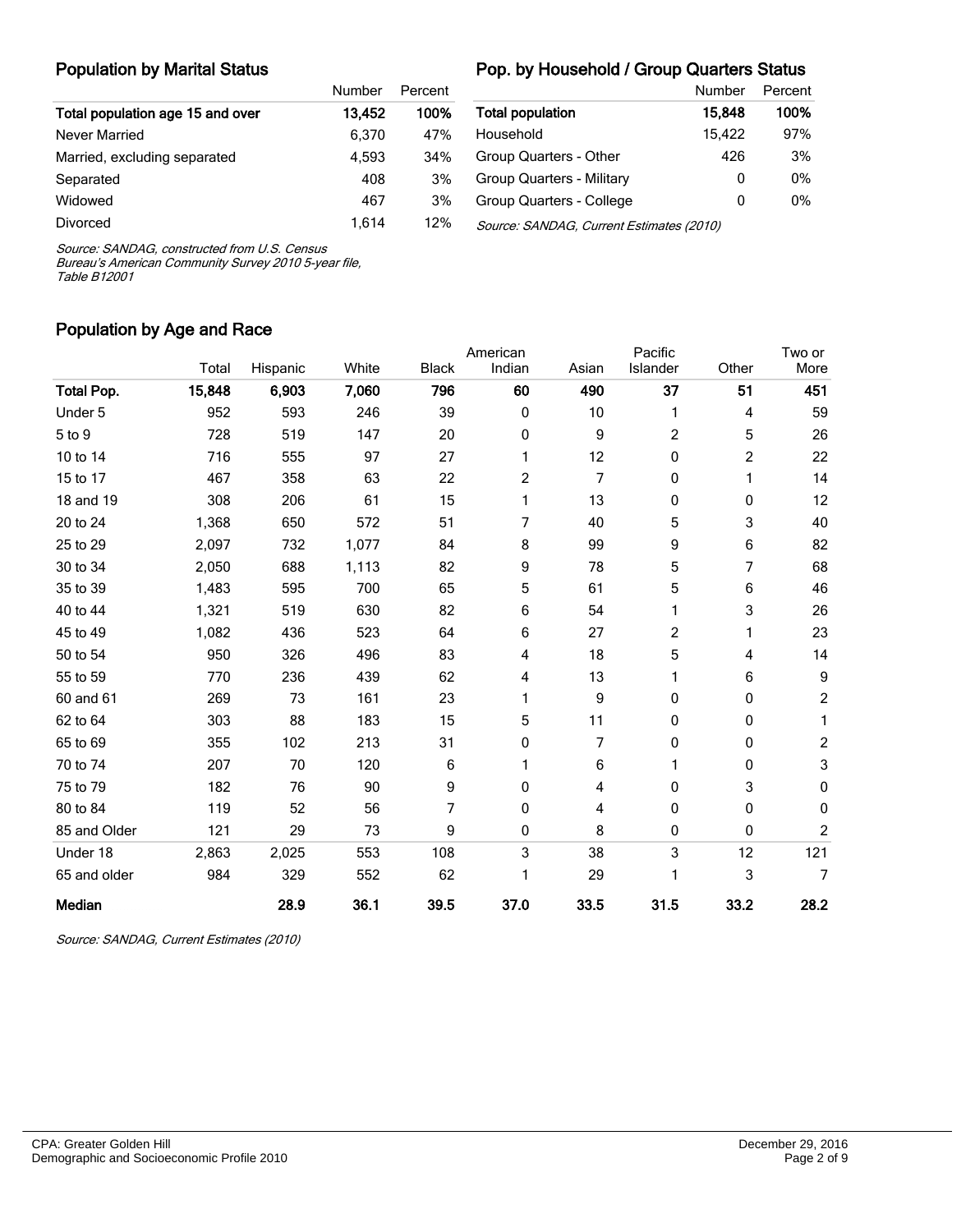#### Language Spoken at Home and Ability to Speak English

|                                          | Number | Percent |
|------------------------------------------|--------|---------|
| Total populatioin age 5 and over         | 14,896 | 100%    |
| Speak Only English                       | 8.460  | 57%     |
| Speak Spanish:                           | 5.791  | 39%     |
| Speak English "well" or "very well"      | 3,865  | 26%     |
| Speak English "not well" or "not at all" | 1,926  | 13%     |
| Speak Asian/Pacific Island language:     | 228    | 2%      |
| Speak English "well" or "very well"      | 201    | $1\%$   |
| Speak English "not well" or "not at all" | 27     | $< 1\%$ |
| Speak other language:                    | 417    | 3%      |
| Speak English "well" or "very well"      | 384    | 3%      |
| Speak English "not well" or "not at all" | 33     | $< 1\%$ |

Educational Attainment

|                                      | Number | Percent |
|--------------------------------------|--------|---------|
| Total population age 25 and older    | 11,309 | 100%    |
| Less than 9th grade                  | 1.021  | 9%      |
| 9th through 12th grade, no diploma   | 1,173  | 10%     |
| High school grad (incl. equivalency) | 2,112  | 19%     |
| Some college, no degree              | 2,271  | 20%     |
| Associate degree                     | 1,228  | 11%     |
| Bachelor's degree                    | 2.340  | 21%     |
| Master's degree                      | 785    | 7%      |
| Professional school degree           | 171    | 2%      |
| Doctorate degree                     | 208    | 2%      |

Source: SANDAG, constructed from U.S. Census Bureau's American Community Survey 2010 5-year file, Table B16004

Source: SANDAG, constructed from U.S. Census Bureau's American Community Survey 2010 5-year file, Table B15002

| <b>School Enrollment</b>         | Total  |         |        | <b>Public School</b> |        | <b>Private School</b> |  |
|----------------------------------|--------|---------|--------|----------------------|--------|-----------------------|--|
|                                  | Number | Percent | Number | Percent              | Number | Percent               |  |
| Total population age 3 and older | 15,245 | 100%    |        |                      |        |                       |  |
| Enrolled in school               | 3.994  | 26%     | 3.446  | 23%                  | 548    | 4%                    |  |
| Nursery / Preschool              | 246    | 6%      | 213    | 6%                   | 33     | 6%                    |  |
| Kindergarten to grade 4          | 605    | 15%     | 553    | 16%                  | 52     | 9%                    |  |
| Grade 5 to grade 8               | 436    | 11%     | 427    | 12%                  | 9      | 2%                    |  |
| Grade 9 to grade 12              | 935    | 23%     | 900    | 26%                  | 35     | 6%                    |  |
| College, undergraduate           | 1.368  | 34%     | 1,135  | 33%                  | 233    | 43%                   |  |
| Graduate or Professional school  | 404    | 10%     | 218    | 6%                   | 186    | 34%                   |  |
| Not enrolled in school           | 11.251 | 74%     |        |                      |        |                       |  |

Source: SANDAG, constructed from U.S. Census Bureau's American Community Survey 2010 5-year file, Table B14002

### Households by Type and Presence of Children Under 18

|                                | <b>Total</b> |         | With Persons Under 18 |         | <b>Without Persons Under 18</b> |         |
|--------------------------------|--------------|---------|-----------------------|---------|---------------------------------|---------|
|                                | Number       | Percent | Number                | Percent | Number                          | Percent |
| <b>Total households</b>        | 6,924        | 100%    | 1.766                 | 100%    | 5.158                           | 100%    |
| Family Households:             | 3,095        | 45%     | 1,752                 | 99%     | 1,343                           | 26%     |
| Married couple family          | 2,073        | 30%     | 1,108                 | 63%     | 965                             | 19%     |
| Other family:                  | 1,022        | 15%     | 644                   | 36%     | 378                             | 7%      |
| Male householder, no wife      | 358          | 5%      | 208                   | 12%     | 150                             | 3%      |
| Female householder, no husband | 664          | 10%     | 436                   | 25%     | 228                             | 4%      |
| Nonfamily households:          | 3,829        | 55%     | 14                    | 1%      | 3,815                           | 74%     |
| Householder living alone       | 2,799        | 40%     | ----                  | ----    |                                 |         |
| Other nonfamily households     | 1,030        | 15%     |                       |         |                                 |         |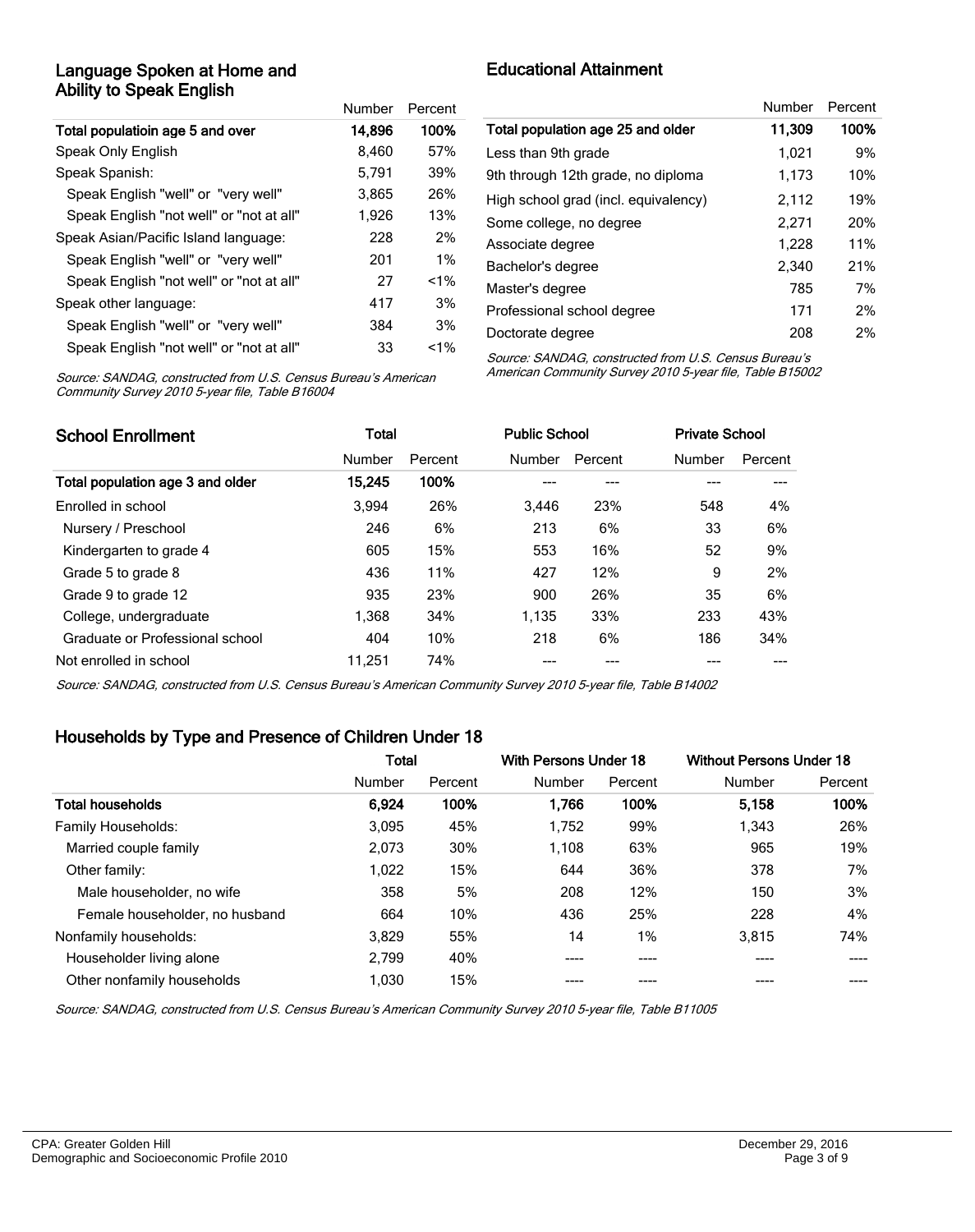## Housing Units by Type

|                            | Number | Percent | Occupied     | Unoccupied | Vacancy<br>Rate | Persons per<br>Household |
|----------------------------|--------|---------|--------------|------------|-----------------|--------------------------|
| <b>Total Housing Units</b> | 7.285  | 100%    | 6924         | 361        | 5%              | 2.23                     |
| Single family (detached)   | 1,468  | 20%     | 1.406        | 62         | 4%              | 2.31                     |
| Single family (attached)   | 2,060  | 28%     | 1.964        | 96         | 5%              | 2.32                     |
| 2 to 4 units               | 1.491  | 20%     | 1.423        | 68         | 5%              | 2.20                     |
| 5 to 9 units               | 852    | 12%     | 810          | 42         | 5%              | 2.20                     |
| 10 or more units           | 1.414  | 19%     | 1.321        | 93         | 7%              | 2.06                     |
| Mobile home and Other      | 0      | 0%      | $\mathbf{0}$ | 0          | 0%              | 0.00                     |

Source: SANDAG, constructed from U.S. Census Bureau's American Community Survey 2010 5-year file, Table B25024

| <b>Housing Value</b>              |           |         | <b>Year Structure Built</b>                                                                                       |        |         |  |  |
|-----------------------------------|-----------|---------|-------------------------------------------------------------------------------------------------------------------|--------|---------|--|--|
|                                   | Number    | Percent |                                                                                                                   | Number | Percent |  |  |
| <b>Total Owner-Occupied Units</b> | 1.849     | 100%    | <b>Total Housing units</b>                                                                                        | 7.285  | 100%    |  |  |
| Less than \$150,000               | 74        | 4%      | 2005 or Later                                                                                                     | 98     | 1%      |  |  |
| \$150,000 to \$199,999            | 54        | 3%      | 2000 to 2004                                                                                                      | 82     | $1\%$   |  |  |
| \$200,000 to \$249.999            | 116       | 6%      | 1990 to 1999                                                                                                      | 473    | 6%      |  |  |
| \$250,000 to \$299.999            | 164       | 9%      | 1980 to 1989                                                                                                      | 989    | 14%     |  |  |
| \$300,000 to \$399,999            | 277       | 15%     | 1970 to 1979                                                                                                      | 1,063  | 15%     |  |  |
| \$400,000 to \$499,999            | 216       | 12%     | 1960 to 1969                                                                                                      | 786    | 11%     |  |  |
| \$500,000 to \$749,999            | 620       | 34%     | 1950 to 1959                                                                                                      | 779    | 11%     |  |  |
| \$750,000 to \$999,999            | 267       | 14%     | 1940 to 1949                                                                                                      | 461    | 6%      |  |  |
| \$1,000,000 or more               | 61        | 3%      | 1939 or earlier                                                                                                   | 2.554  | 35%     |  |  |
| <b>Median Value</b>               | \$509,879 |         | Source: SANDAG, constructed from U.S. Census Bureau's<br>American Community Survey 2010 5-year file, Table B25034 |        |         |  |  |

Source: SANDAG, constructed from U.S. Census Bureau's

American Community Survey 2010 5-year file, Table B25075

#### Housing Units by Tenure and Occupants per Room

|                                        | Total  |         | <b>Renter Occupied</b> |         | <b>Owner Occupied</b> |         |
|----------------------------------------|--------|---------|------------------------|---------|-----------------------|---------|
|                                        | Number | Percent | Number                 | Percent | Number                | Percent |
| Total occupied housing units           | 6.924  | 100%    | 5.075                  | 100%    | 1.849                 | 100%    |
| 1.00 occupant housing per room or less | 6.328  | 91%     | 4.560                  | 90%     | 1.768                 | 96%     |
| 1.01 to 1.50 occupants per room        | 395    | 6%      | 314                    | 6%      | 81                    | 4%      |
| 1.51 to 2.00 occupants per room        | 143    | 2%      | 143                    | 3%      | 0                     | 0%      |
| 2.01 or more occupants per room        | 58     | 1%      | 58                     | $1\%$   | 0                     | 0%      |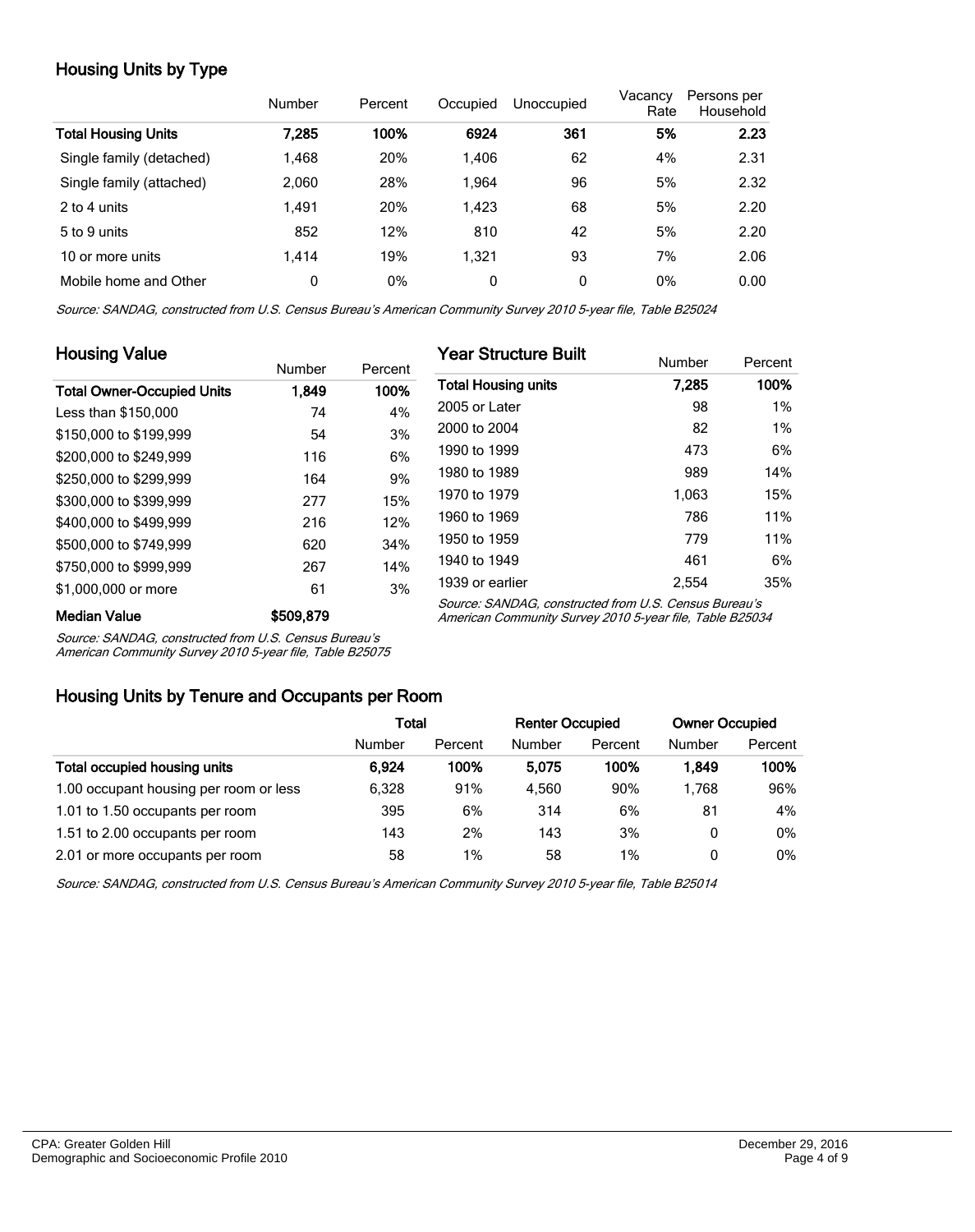### Contract Rent

Renter Occupied Housing

| <b>Units</b>         | Number | Percent |   |
|----------------------|--------|---------|---|
| <b>Total Units</b>   | 5,075  | 100%    | ٦ |
| Less than \$500      | 198    | 4%      | L |
| \$500 to \$599       | 118    | 2%      | 2 |
| \$600 to \$699       | 327    | 6%      | 2 |
| \$700 to \$799       | 817    | 16%     | 3 |
| \$800 to \$899       | 926    | 18%     | 3 |
| \$900 to \$999       | 764    | 15%     | 4 |
| \$1,000 to \$1,249   | 912    | 18%     | 5 |
| \$1,250 to \$1,499   | 444    | 9%      | N |
| \$1,500 to \$1,999   | 389    | 8%      | ś |
| \$2,000 or more      | 57     | 1%      | P |
| No cash rent         | 123    | 2%      |   |
| Median contract rent | \$921  |         |   |

## Gross Rent as a Percentage of Household Income

| <b>Renter Occupied Housing</b><br>Units               | Number | Percent |
|-------------------------------------------------------|--------|---------|
| <b>Total Units</b>                                    | 5,075  | 100%    |
| Less than 20 percent                                  | 1,148  | 23%     |
| 20.0 to 24.9 percent                                  | 679    | 13%     |
| 25.0 to 29.9 percent                                  | 652    | 13%     |
| 30.0 to 34.9 percent                                  | 459    | 9%      |
| 35.0 to 39.9 percent                                  | 326    | 6%      |
| 40.0 to 49.9 percent                                  | 480    | 9%      |
| 50.0 percent or more                                  | 1,089  | 21%     |
| Not computed                                          | 242    | 5%      |
| Source: SANDAG, constructed from U.S. Census Bureau's |        |         |

Source: SANDAG, constructed from U.S. Census Bureau's American Community Survey 2010 5-year file, Table B25070

Source: SANDAG, constructed from U.S. Census

Bureau's American Community Survey 2010 5-year file, Table B25056

#### Vehicle Availability

| Occupied Housing Units    | Number | Percent |
|---------------------------|--------|---------|
| <b>Total Availability</b> | 6,924  | 100%    |
| No vehicle                | 646    | 9%      |
| 1 vehicle                 | 3.457  | 50%     |
| 2 vehicles                | 2,186  | 32%     |
| 3 vehicles                | 462    | 7%      |
| 4 or more vehicles        | 173    | 2%      |

Source: SANDAG, constructed from U.S. Census Bureau's American Community Survey 2010 5-year file, Table B25044

#### Place of Work

| Workers age 16 and older           | Number Percent |         |
|------------------------------------|----------------|---------|
| <b>Total Workers</b>               | 9,233          | 100%    |
| Worked in state of residence       | 9.187          | 100%    |
| Worked in county of residence      | 9.117          | 99%     |
| Worked outside county of residence | 70             | 1%      |
| Worked outside state of residence  | 46             | $< 1\%$ |

Source: SANDAG, constructed from U.S. Census Bureau's American Community Survey 2010 5-year file, Table B08007

## Employment Status **Employment Status Male Employment Status Male Employment Status Male Employment Status** Total Percent Number Percent Number Percent Population age 16 and older 13,314 100% 6,925 52% 6,389 48% In labor force 9,614 72% 5,172 54% 4,442 46% Armed forces 2% 151 2% 106 70% 45 30% Civilian (employed) 8,909 93% 4,813 54% 4,096 46% Civilian (unemployed) 554 6% 253 46% 301 54% Not in labor force **1.2.3 a.g.** 3,700 28% 1,753 47% 1,947 53% Pct. of civilian labor force unemployed 5.9% 5.0% 5.0% 6.8% 6.8%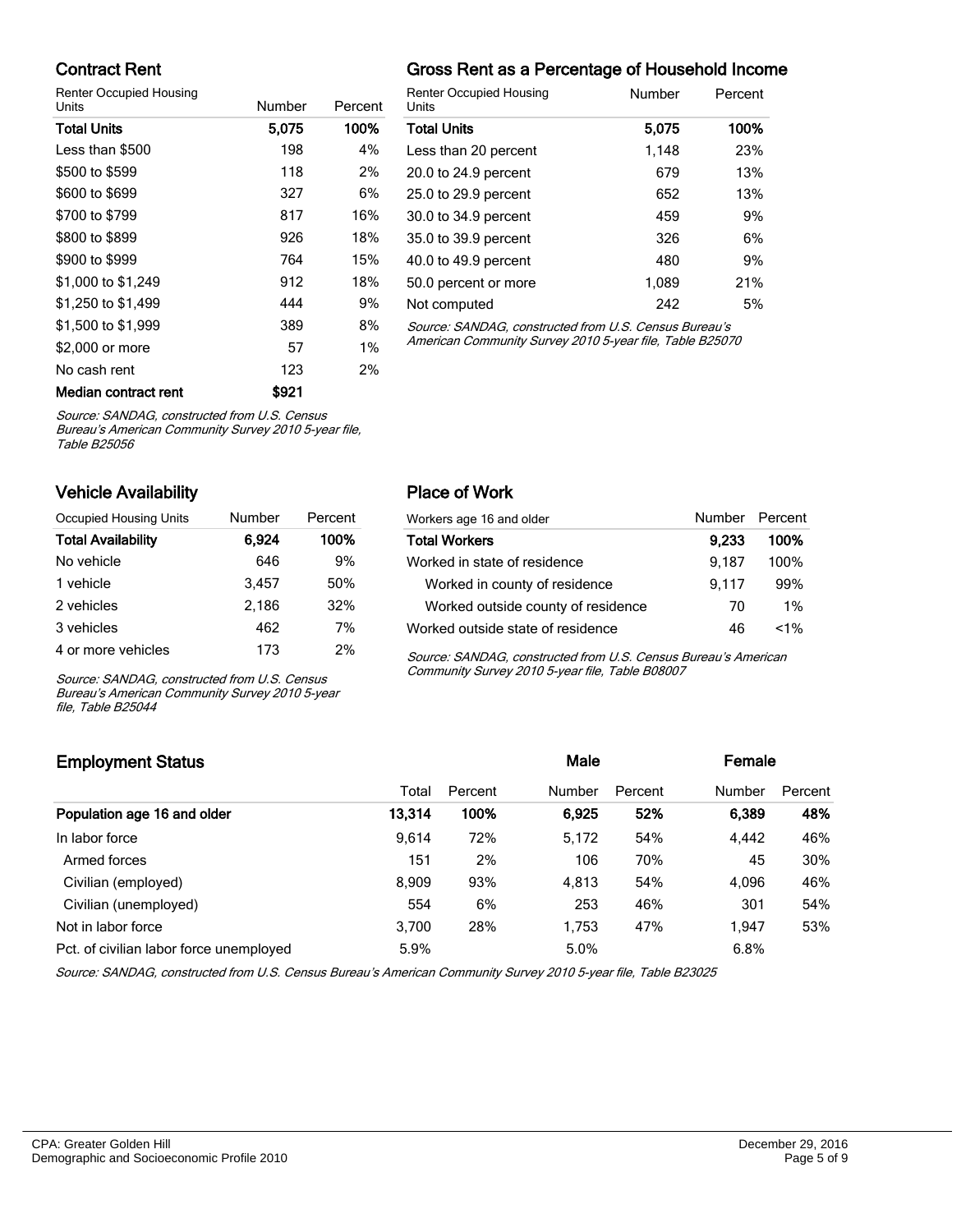#### Means of Transportation to Work

| Workers age 16 and older      | Number | Percent |
|-------------------------------|--------|---------|
| <b>Total Workers</b>          | 9,233  | 100%    |
| Car, truck or van:            | 7,093  | 77%     |
| Drove Alone                   | 6,024  | 65%     |
| Carpooled                     | 1,069  | 12%     |
| <b>Public Transportation:</b> | 817    | 9%      |
| Bus                           | 752    | 8%      |
| Trolley / Streetcar           | 8      | $1\%$   |
| Railroad                      | 0      | 0%      |
| Other public transportation   | 57     | $1\%$   |
| Motorcycle                    | 52     | $1\%$   |
| Bicycle                       | 94     | $1\%$   |
| Walked                        | 458    | 5%      |
| Other means                   | 41     | $1\%$   |
| Worked at home                | 678    | 7%      |

# Travel Time to Work

| Workers age 16 and older          | Number | Percent |
|-----------------------------------|--------|---------|
| <b>Total Workers</b>              | 9.233  | 100%    |
| Did not work at home              | 8,555  | 93%     |
| I ess than 10 minutes             | 1,189  | 13%     |
| 10 to 19 minutes                  | 3,135  | 34%     |
| 20 to 29 minutes                  | 2,095  | 23%     |
| 30 to 44 minutes                  | 1,530  | 17%     |
| 45 to 59 minutes                  | 220    | 2%      |
| 60 to 89 minutes                  | 199    | 2%      |
| 90 minutes or more                | 187    | 2%      |
| Worked at home                    | 678    | 7%      |
| Average time to work<br>(minutes) | 25     |         |

Source: SANDAG, constructed from U.S. Census Bureau's American Community Survey 2010 5-year file, Table B08303

Source: SANDAG, constructed from U.S. Census Bureau's American Community Survey 2010 5-year file, Table B08301

Industry

| II IUUSU Y<br>Employed cilivian population age 16 and older | Number | Percent |
|-------------------------------------------------------------|--------|---------|
| Total employed civilian age 16+                             | 9,040  | 100%    |
| Agriculture, forestry, mining                               | 13     | $1\%$   |
| <b>Utilities</b>                                            | 4      | $1\%$   |
| Construction                                                | 530    | 6%      |
| Manufacturing                                               | 524    | 6%      |
| Wholesale trade                                             | 178    | 2%      |
| Retail trade                                                | 1,109  | 12%     |
| Transportation & warehousing                                | 168    | 2%      |
| Information & communications                                | 267    | 3%      |
| Finance, insurance, & real estate                           | 720    | 8%      |
| Professional, scientific, management, administration        | 332    | 4%      |
| Educational, social, & health services                      | 1,645  | 18%     |
| Art, entertainment, recreation, accommodations, food        | 1,355  | 15%     |
| Other services                                              | 613    | 7%      |
| Public administration                                       | 1,582  | 18%     |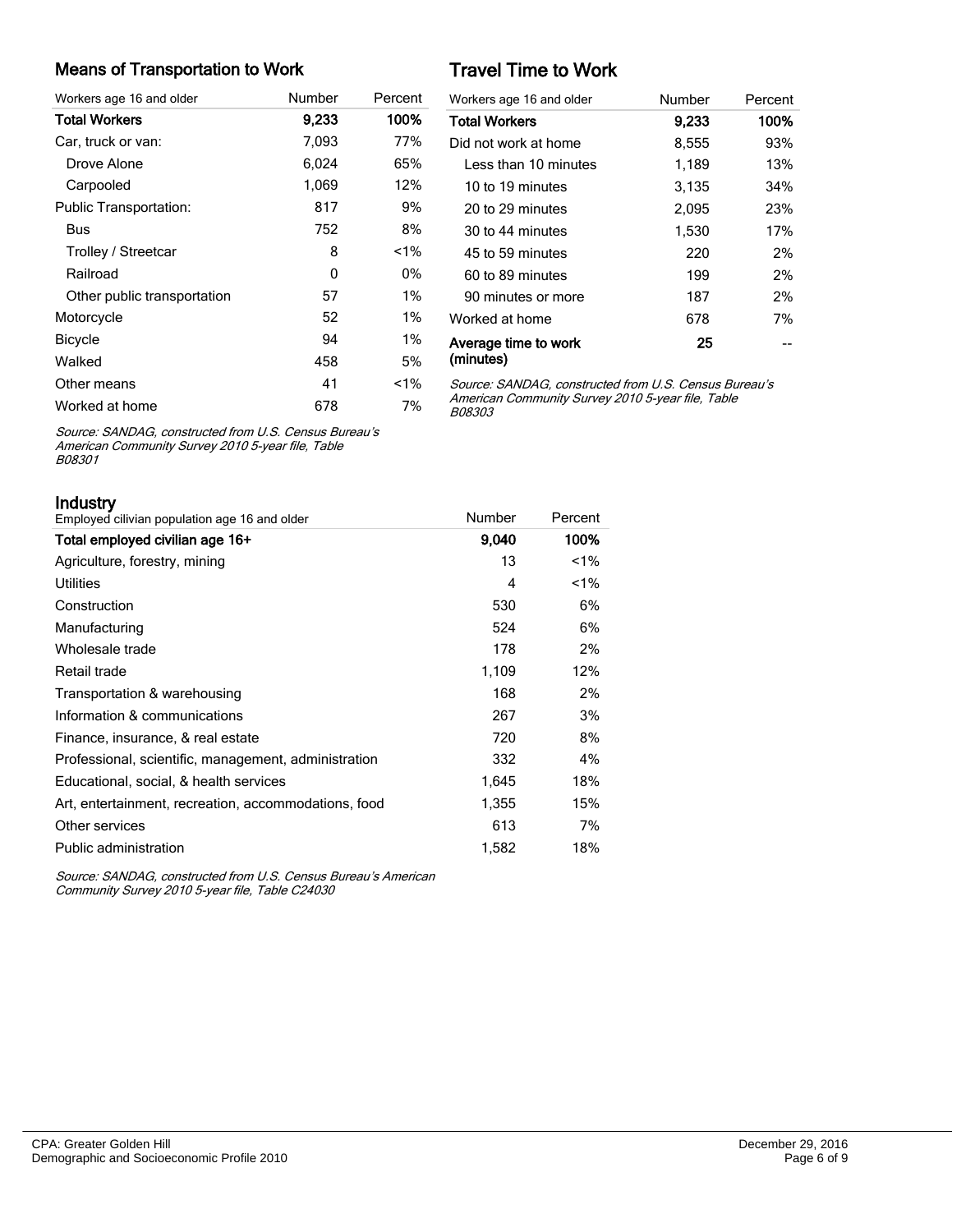#### **Occupation**

| Employed cilivian population age 16 and older | Number | Percent |
|-----------------------------------------------|--------|---------|
| Total employed civilian age 16+               | 9,040  | 100%    |
| Management, professional & related:           | 3,238  | 36%     |
| Management (incl. farm managers)              | 983    | 11%     |
| Business & financial                          | 347    | 4%      |
| Computer & mathematical                       | 207    | 2%      |
| Architecture & engineering                    | 80     | 1%      |
| Life, physical & social science               | 184    | 2%      |
| Community & social service                    | 141    | 2%      |
| Legal                                         | 182    | 2%      |
| Education, training, & library                | 443    | 5%      |
| Art, entertainment, sports & media            | 267    | 3%      |
| Healthcare practitioners                      | 404    | 4%      |
| Service:                                      | 2,146  | 24%     |
| Healthcare support                            | 107    | 1%      |
| Protective service                            | 134    | 1%      |
| Food preparation & serving                    | 861    | 10%     |
| Building & grounds cleaning / maintenance     | 745    | 8%      |
| Personal care & service                       | 299    | 3%      |
| Sales & office                                | 2,242  | 25%     |
| Farming, fishing & forestry                   | 13     | 1%      |
| Construction, extraction & maintenance        | 775    | 9%      |
| Production, transport & material moving       | 626    | 7%      |

Source: SANDAG, constructed from U.S. Census Bureau's American Community Survey 2010 5-year file, Table C24010

# Household Income

|                         | Number   | Percent |
|-------------------------|----------|---------|
| <b>Total Households</b> | 6.924    | 100%    |
| Less than \$15,000      | 818      | 12%     |
| \$15,000 to \$29,999    | 1,316    | 19%     |
| \$30,000 to \$44,999    | 1,234    | 18%     |
| \$45,000 to \$59,999    | 955      | 14%     |
| \$60,000 to \$74,999    | 675      | 10%     |
| \$75,000 to \$99.999    | 1.046    | 15%     |
| \$100,000 to \$124.999  | 286      | 4%      |
| \$125,000 to \$149.999  | 230      | 3%      |
| \$150,000 to \$199.999  | 168      | 2%      |
| \$200,000 or more       | 196      | 3%      |
| Median Income           | \$46.476 |         |

Source: SANDAG, Current Estimates (2010)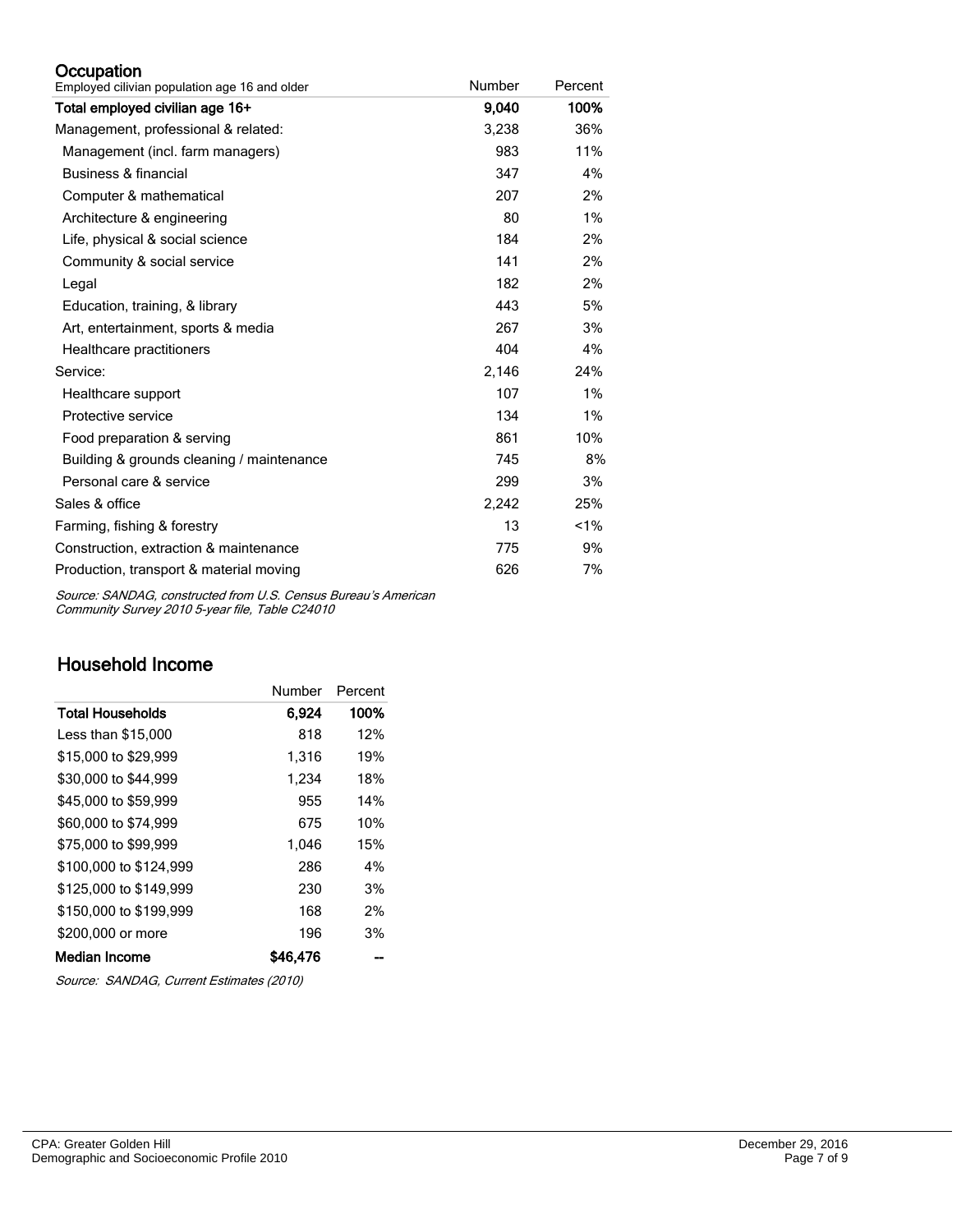| <b>Earnings and Income</b>                    | Number | Percent |
|-----------------------------------------------|--------|---------|
| <b>Total households</b>                       | 6,924  | 100%    |
| With earnings                                 | 6.113  | 88%     |
| With wage and salary income                   | 5,792  | 84%     |
| With self-employment income                   | 1,088  | 16%     |
| With interest, dividend, or net rental income | 1,288  | 19%     |
| With Social Security income                   | 825    | 12%     |
| With Supplemental Security income             | 295    | 4%      |
| With public assistance income                 | 129    | 2%      |
| With retirement income                        | 576    | 8%      |
| With other types of income                    | 797    | 12%     |

Note: "Earnings" is the sum of households with wage and salary income and/or self-employment income. Also, a household may have more than one income. Therefore, subsets will not sum to the total.

Source: SANDAG, constructed from U.S. Census Bureau's American Community Survey 2010 5-year file, Table B19051 - B19060

#### Ratio of Income to Poverty Level

Population for whom poverty status is determined

|               | Number | Percent |
|---------------|--------|---------|
| Total         | 15,790 | 100%    |
| Under .50     | 1,057  | 7%      |
| .50 to .99    | 1.624  | 10%     |
| 1.00 to 1.24  | 1,661  | 11%     |
| 1.25 to 1.49  | 1,009  | 6%      |
| 1.50 to 1.84  | 1,461  | 9%      |
| 1.85 to 1.99  | 462    | 3%      |
| 2.00 and over | 8.516  | 54%     |

Source: SANDAG, constructed from U.S. Census Bureau's American Community Survey 2010 5-year file, Table C17002

#### Poverty Status

Population for whom poverty status is determined

|                      | Number | Percent |
|----------------------|--------|---------|
| Total                | 15.790 | 100%    |
| <b>Above Poverty</b> | 13,109 | 83%     |
| <b>Below Poverty</b> | 2,681  | 17%     |

Source: SANDAG, constructed from U.S. Census Bureau's American Community Survey 2010 5-year file, Table B17010

# Poverty Status of Families by Family Type and Presence of Related Children Under 18

| -                                         | . .   |                       | .              |       |                      |                |       |                     |                |
|-------------------------------------------|-------|-----------------------|----------------|-------|----------------------|----------------|-------|---------------------|----------------|
|                                           |       | <b>Total Families</b> |                |       | <b>Above Poverty</b> |                |       | <b>Below Povery</b> |                |
|                                           | Total | With<br>Children      | No<br>Children | Total | With<br>Children     | No<br>Children | Total | With<br>Children    | No<br>Children |
| <b>Total Familes</b>                      | 3,095 | 1,752                 | 1.343          | 2,719 | 1,468                | 1,251          | 376   | 284                 | 92             |
| Married couple family                     | 2,073 | 1.108                 | 965            | 1.876 | 957                  | 919            | 197   | 151                 | 46             |
| Male householder, no<br>wife present      | 358   | 208                   | 150            | 278   | 174                  | 104            | 80    | 34                  | 46             |
| Female householder,<br>no husband present | 664   | 436                   | 228            | 565   | 337                  | 228            | 99    | 99                  | 0              |